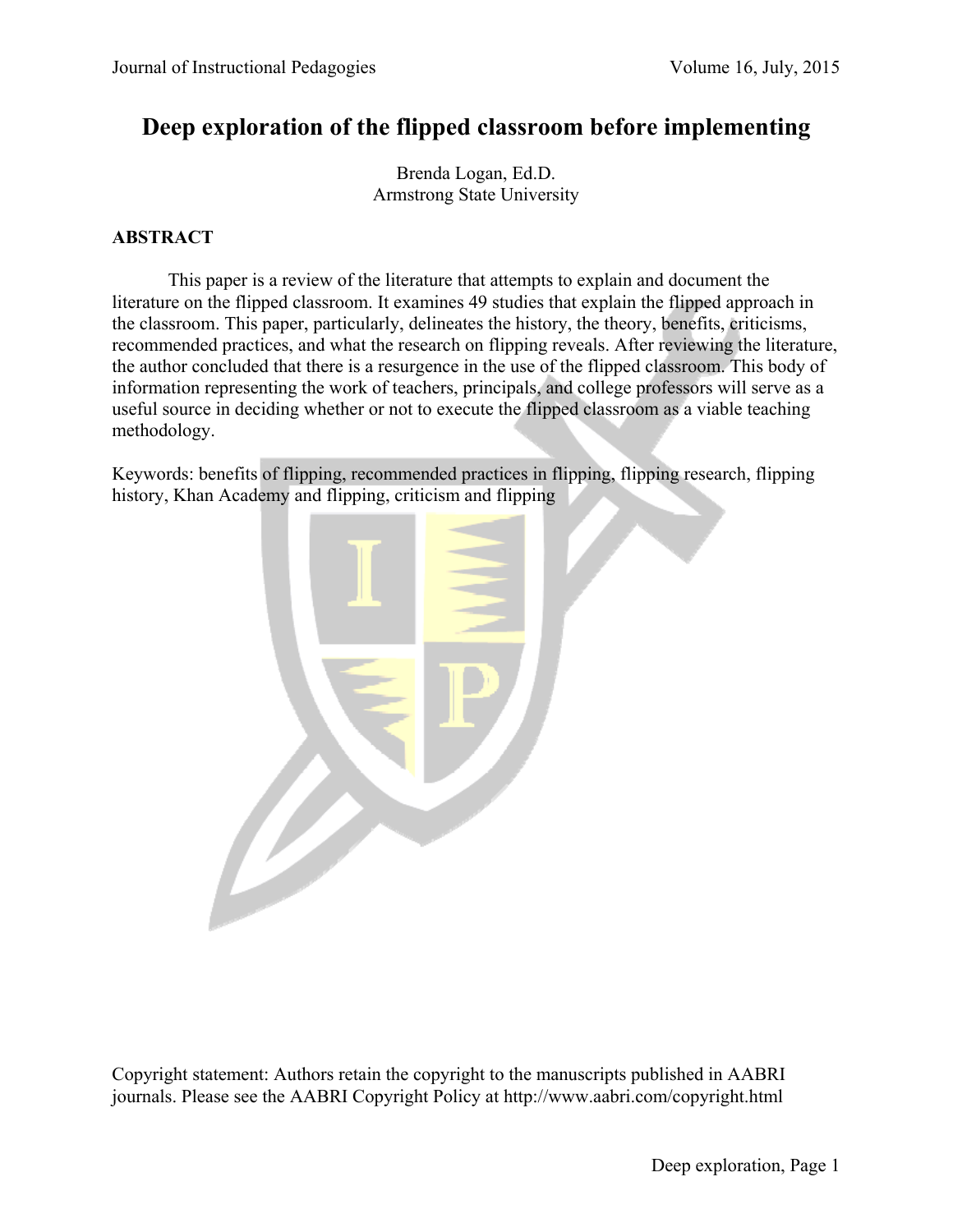#### **INTRODUCTION**

 The flipped classroom is experiencing the most successful resurgence of any method for delivering content in the classroom ( Hennick, C., 2014; Strayer, J. F., 2012; Kim, M.K., Kim, S. M., Khera, O., & Getman, J., 2014; Sparks, S. D., 2011)). There is certainly a renewed interest in implementing this digital approach for teaching today's students. Khan Academy has been at the forefront of this overnight sensation (Hennick, C., 2014; Sparks, S. D., 2011)).

#### **PURPOSE**

 The purpose of section one of this paper is to examine a definition, some history, and the theoretical basis for the flipped classroom. Other areas located in section two will examine the lecture method, today's students, and teaching pressures. The third section of the paper discusses the benefits, advice, criticisms, and the research. There is a summing up section and finally it concludes with a closing.

### **SECTION ONE- Definition, History, and Theory**

The flipped classroom can be described as individual video-based learning outside the classroom and group learning inside the classroom (Bishop & Verleger, 2013). The classic definition is about videos taking the place of direct teaching with more individual time for students during class time. Homework is no longer done at home, but in class, thus the term flipped or inverted classroom (Bergmann, Overmyer & Wilie, 2013).

The flipped classroom should not be described as a series of online videos that take the teacher's place and leave the students with no sense of direction (Bergmann, Overmyer & Wilie, 2013). Flipped classrooms that are successful embody these traits (Bennett, Kern, Gudenrath  $\&$ McIntosh, 2012; Cohen & Brugar, 2013):

- 1. Students lead discussions in class of outside content studies and gain more knowledge.
- 2. Students demonstrate high order thinking skills.
- 3. Students apply content to contextually real situations.

4. Students mentor and collaborate with one another and own the learning and can review videos as needed.

 5. Students ask deep questions and motivate one another and get to really build a relationship with the teacher.

6. Students engage in active learning and move from just sitting.

 The idea of flipping the classroom has gleaned lots of media attention from USA Today, The Globe, Washington Post, and CNN, though it has been around for over a decade (Johnson, 2013). The Khan Academy has been useful because of its free offerings of materials (Baker  $\&$ Settle, 2013). The academy is about the work of Salman Khan who created a collection of online videos covering a plethora of subject areas known as the Khan Academy. Salman Khan was a hedge-fund analyst who quit his job in 2006 and has since received backing from Bill Gates and Google. Many people partially credit him with the popularity of the flipped classroom (Ash, 2012). The term flipped actually came from a man called Karl Fisch, teacher and technology expert, who first called it the *Fisch flip* but he credits Bergmann and Sams with it all (Sams, 2011). Some view flipping as an exchange of classwork for homework. It is also called backwards classroom, reverse instruction, flip teaching, and reverse teaching (Siegle, 2014).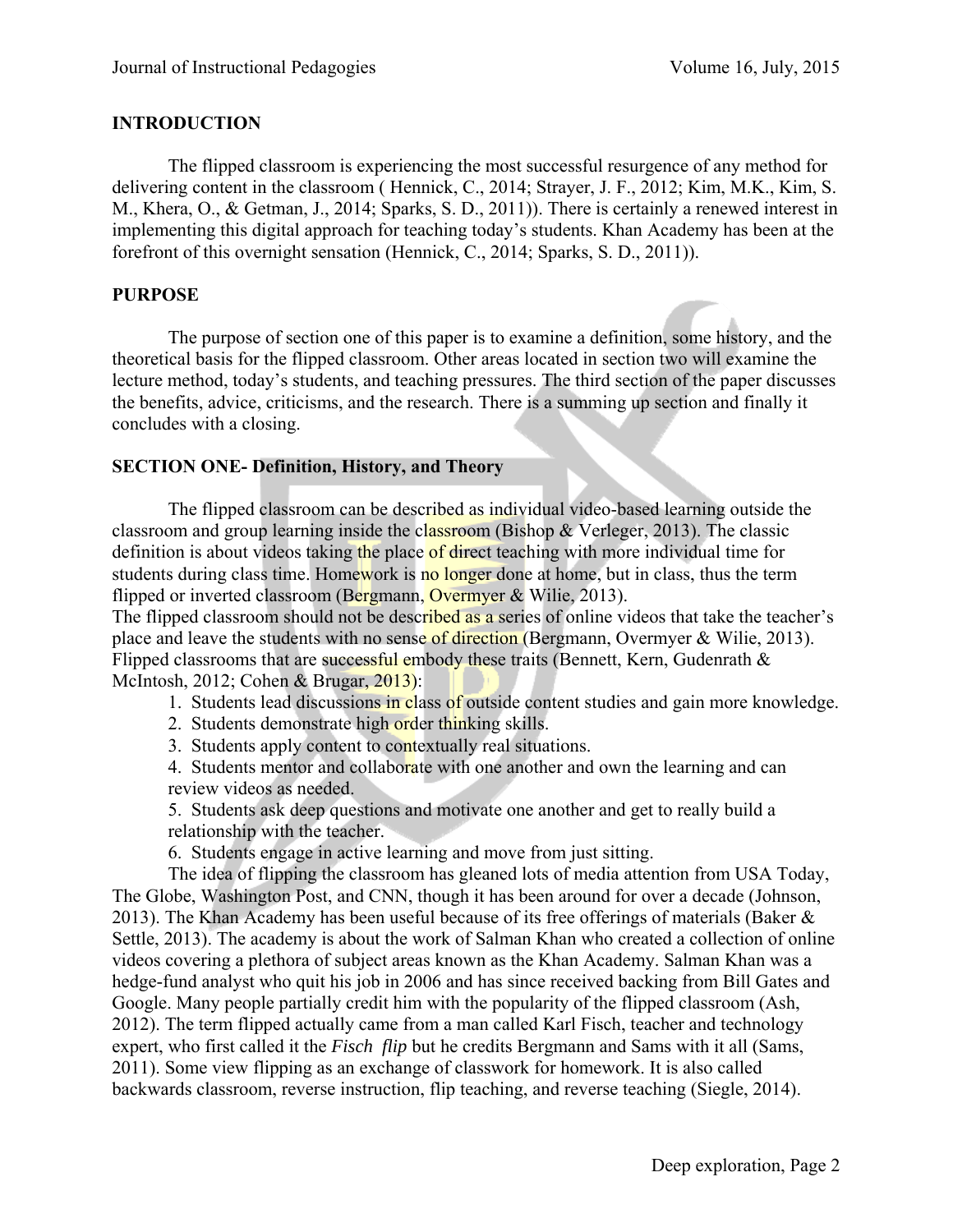There is no *one* way to flip and some describe as a mind-set or an ideology but not a method (Siegel, 2014).

 Two rural secondary teachers of chemistry, Jonathan Bergmann and Arron Sams are considered as the ones who popularized the flipped classroom (Handen, McKnight,P. McKnight, K. & Arfstrom, 2013; Siegle, 2014). Apparently, they noticed that students were missing class to attend competitions, games, or other student activities, and there were other students who had trouble with certain concepts which hindered completing homework until they got help in class the next day. This led to using videos to record lectures, demonstrations, and presentations that they decided to post on YouTube for students to view (Handen et al, 2013; Siegel, 2014).

 Bergmann and Sams started a non-profit Flipped Learning Network (FLN) in 2012. It is known as the FLN Ning which is a free website offering information, resources, and what one needs to know when flipping a classroom. It has now reached 12,000 educators (Handen et al, 2013). Since the growth is expanding, the researchers at George Mason University with the Support of Pearson wrote a white paper to further explain the model (Handen et al, 2013).

 In 2012, Jonathan Bergmann and Aaron Sams introduced their book, *Flip your classroom*: *Reach every student in every class every day*. The book is useful in that it is a nontraditional way of teaching (Hantla, 2014). The authors, for instance, recommend that teachers create their own content videos. These teacher-made videos should contain humor, fun, and animation. Having another co-worker teach on the same content topic is recommended. The authors have moved away from the laborious lectures but instead recommend short videos with an offering of many ways to assess student learning. They discuss how paper work for teachers can be cut in half. There is a section of the book for experienced flippers who need additional challenges. The importance of following the guidelines for copyrighting is discussed.

Social constructivism is at the root of the flipped classroom (Jarvis, Halvorson, Sedeque & Johnson, 2014). The flipped classroom is often linked to problem solving, inquiry learning, and active learning plus interpersonal communications (Jarvis, et al, 2014). In the flipped classroom, students learn new knowledge that they must connect to past learning, and this causes them to realign their view of the world. They converse with peers in the classroom that ultimately lead to deeper learning. The process of learning as Piaget and Vygotsky explain it, is apparent. But isn't that what an education should do, push us to probe and compete with others while adapting to the world around us and simultaneously being influenced by parents and friends in our immediate circle? The social constructivist theory undeniably fits with the benefits of the flipped classroom.

#### **SECTION TWO- Lecture Method, Today's Students, Teaching Pressures**

 The lecture method is still number one in most classrooms (Roehl, Reddy, Shannon, 2013). Educators need to get beyond memorized learning to higher-level thinking processes, thus the flipped classroom, which offers active learning. Active learning approaches include small groups, individual, and cooperative groups where students collaborate, brainstorm, role-play, peer-tutor, map, or produce projects (Roehl et al, 2013). The lecture method is described as a scripted speech to students with the hope that the learning of all the information will be regurgitated (Mazur, Harvard Professor, 2012).

 Donald Clark (2007), an educational blogger, described the lecture in negative terms as one that creates passive students who are dependent on writing good notes when their attention span is lost after 10-20 minutes. He goes on to explain that lectures deliver too much content for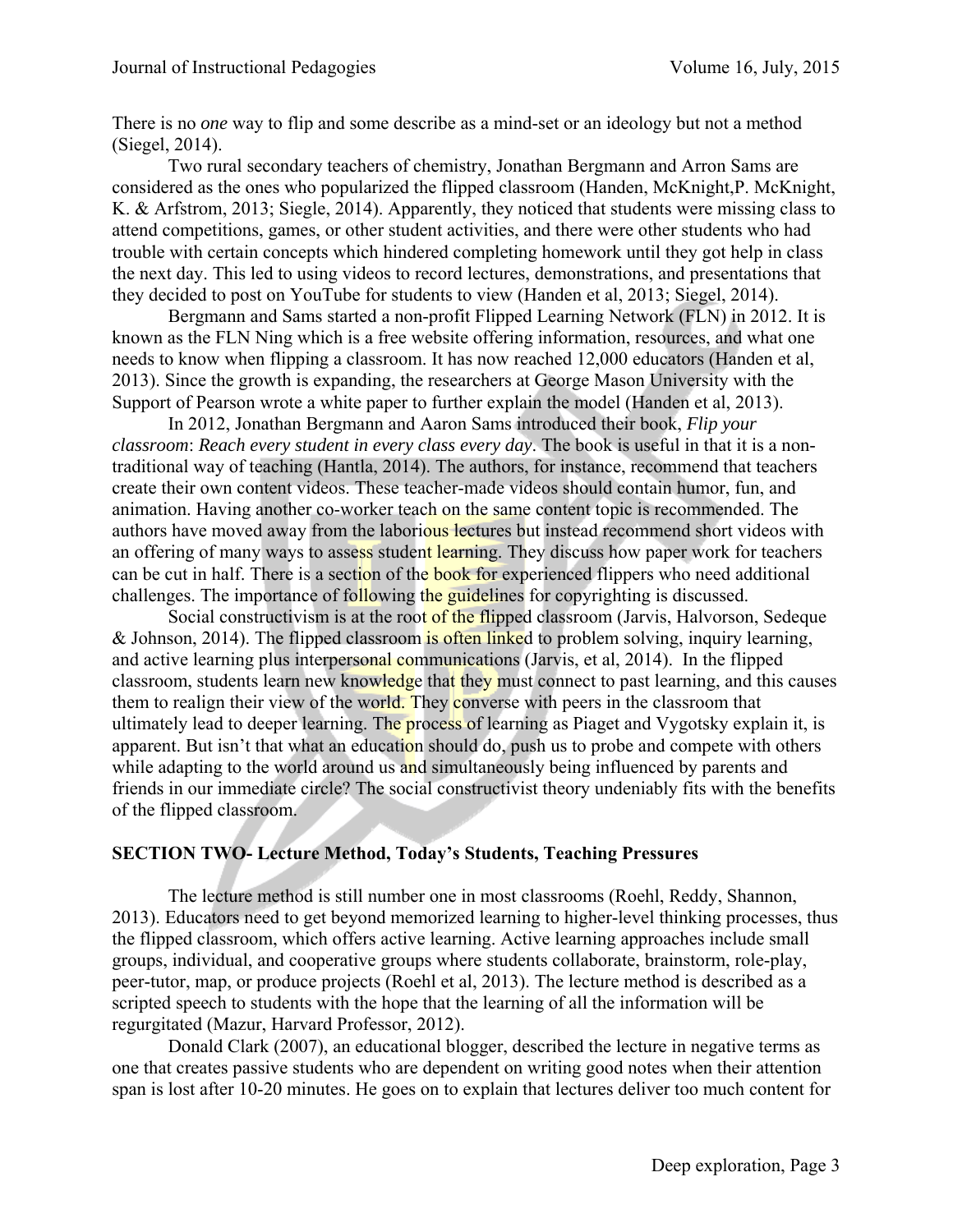students to process. He questions why they are presented on a specific content area at only one specific time and place. Often, when presenters are boring, it is because they are not trained in how to keep and maintain the attention of the audience. He concludes with a note of hope when he says that lectures can be worthwhile if they are timely and if the presenter can get students engaged in the delivery.

 Students of today have been referred to as digital natives or millennial students (Prensky, 2001). They have experiences with technology at an early age unlike other students in other generations (Prensky, 2001). These students learn differently because the social media that they use often is a way of life (Roehl, Reddy, Shannon, 2013). They need collaborative learning experiences (McMahon & Pospisil, 2005). Mark Prensky (2001) discussed how these digital natives learn differently than those before them. They have different desires and not the same kind of patience with learning (Prensky, 2010) They have information at hand and are familiar with participating in environments calling for involvement and reaching out to peers (McMahon & Pospisil, 2005). Through the internet, they can ultimately connect with others around the world ( McMahon & Pospisil, 2005). Flipped classrooms emphasize students as the center for learning and not the teacher as the lead act on stage but a facilitator in the background (Siegle, 2014).

In training pre-service teachers, faculty is highly encouraged to teach pedagogical methods utilizing technology because their future students will be digital natives (Vaughn, 2014). Pre-service teachers will need to prepare to teach students who have already participated in online learning and using technology daily (Vaughan, 2014). Statistics report that 97% of classrooms have computers and 93% have the internet available in classes daily (U.S. Department -National Center for Educational Statistics, 2011). Meanwhile, universities and school systems are looking for ways to save money on strained budgets (Berrett, 2012). In larger research universities the lecture method is not going to cease. Economically, it is more practical to have larger bodies of students in a course with one instructor (Berrett, 2012). The flipped classroom can be a more productive way to teach to large class loads (Berrett, 2012 p.2).

Faculty members could use their time differently and serve as part of the new transition in teaching and learning (Berrett, 2012). Flip classrooms utilize video lectures from renowned educational speakers. Politicians, policy persons, and other groups want to see how technology is tied to the education of students in colleges. After all, Noam Chomsky, an American linguist and philosopher, was accurate when he retorted that education's purpose is to train students to grow to the stage where they can learn on their own (Elets News Network, 2014).

#### **SECTION THREE- Benefits Using Specific Cases, Advice, Criticisms of the Method and the Implementation, and the Research**

 There is a wide spread degree of curiosity about using the flipped classroom (Hennick, 2014). It is an approach implemented in Spanish, science, math, elementary, middle, high school, and it is used with older adults (Patel, 2013). It is imperative that possible benefits are explored here. Morgan (2014) declares that the flipped classroom allows for self-pacing yet students are assured of feedback from the teacher thus keeping the teacher aware of any misunderstanding of the content. Other advantages include students having access to the video to view whenever they need to. Another aspect deals with the fact that the teacher is free to create videos that can be challenging and can involve other co-workers with whom they can exchange views.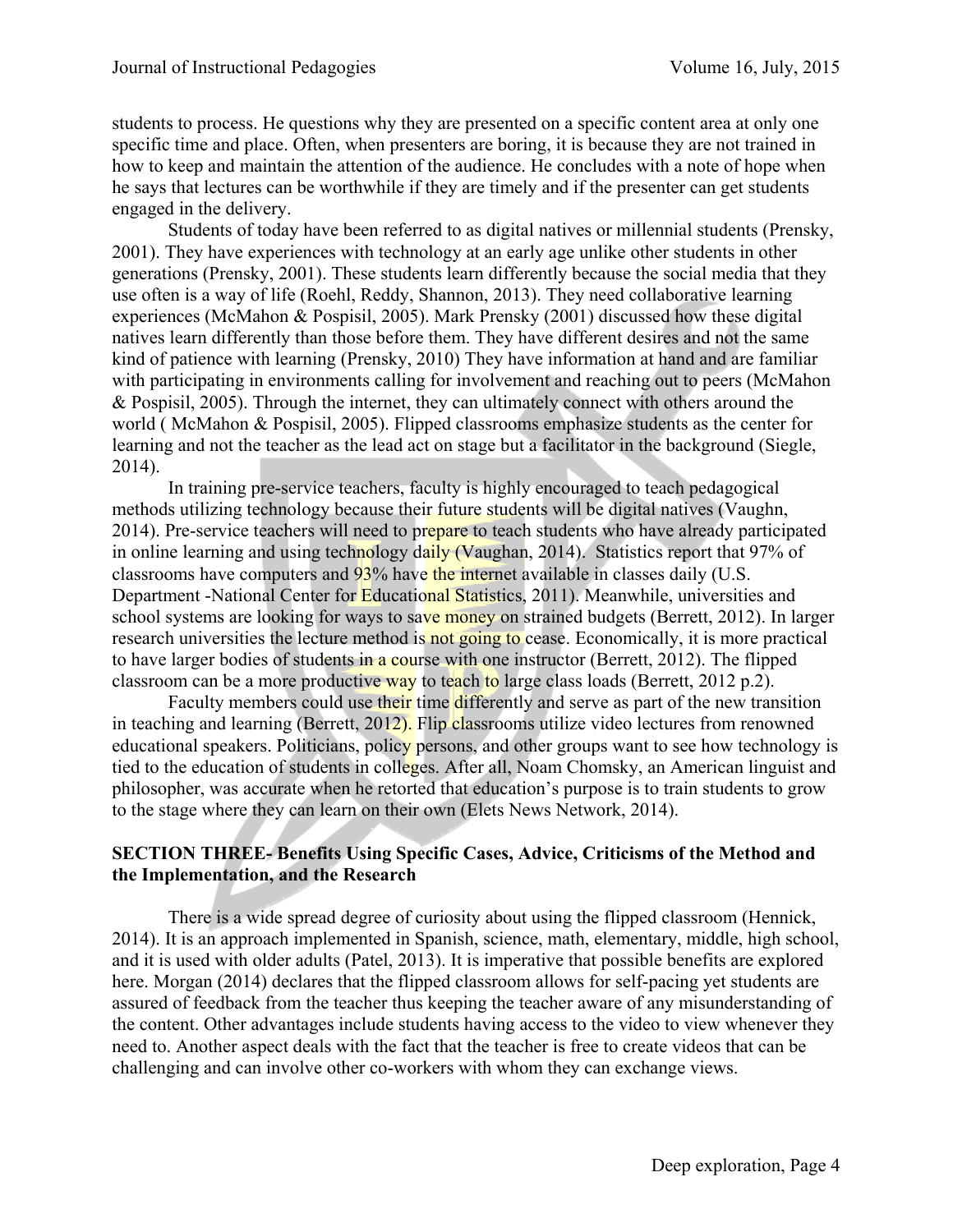Parents can view the videos and can help with homework. At Byron High School in Minnesota, the district was able to save some money on textbooks when flipping started (Morgan, 2014). Teachers created lessons and posted to You Tube with the creation of a free Moodle site. Students also showed improvements academically and others wanted to partake in the flip, for example science, social studies, and language arts faculty (Morgan, 2014). Byron High was able to attract an even better caliber of educators and received a national award in math called the Intel School of Distinction in 2011 (Fulton, 2012, April). The flipped classrooms used the Khan Academy videos created by a Harvard business school graduate who was trying to aid his cousin in math and decided to place steps on You Tube, which marked the beginning of the successful Khan Academy.

In Los Altos, California in 2010, the district experimented with math for  $5<sup>th</sup>$  graders and utilized Khan Academy. With success of the program, they branched out to all 5<sup>th</sup>, 6<sup>th</sup>, and 7<sup>th</sup> grades. This program allowed teachers to keep up with how well students were doing and how many they got correct or not correct and how much time was spent per problem. Teachers could see if students got the problems correct when hints were given.

 Roehl, Reddy & Shannon (2013) explicated on how students got to reflect on their learning and how teachers gave immediate feedback. Teachers used voiceovers for videos, screen capture software and gave instructions with visual aids. Students asked questions at class sessions instead of interrupting a lecture. The class did not slow up because of students not attending due to sports, participation in competitions, or other extra-curricular activities. Teachers made changes to videos as needed.

There were 15,000 members surveyed through the National Center for Case Study Teaching in Science List-Serve which reported (Herreid & Schiller, 2013) that teachers could spend more time on research projects with students, teach science equipment, allow students to interact through activities (i.e., games, paragraphs, contests, problem solving). Students had time to think in and out of class. Students seem to enjoy participating in the flipped classroom. A physics teacher commented on how students viewed the podcast at home and when class sessions met, students did meaningful assignments applying what they learned from viewing (Herreid  $\&$ Schiller, 2013). It seems that 86% of science faculty use lecture as main method for explaining (Gates & Mirkin, 2012).

Fulton (2012, October) discussed a survey from parents in the Byron School District in Rochester, Minnesota where 84% agreed that the flipped approach was number one method for teaching content. She continued with benefits such as how teachers could spend more time with what students did not comprehend. Teachers could provide many other sources for teaching and were able to chunk the content as needed and not overload students. It is important to note that there is no one way for classroom flipping (Jarvis, Halvorson, Sadeque & Johnston, 2014).

The advice or recommended practices offered here should help get the maximum out of this teaching strategy. *Firs*t, educators must prepare motivating, in-class activities so students can use content information in real-life situations and will not waste class time (Spencer, Wolf & Sams, 2011). *Second*, educators who choose to record their own videos should choose a recording spot carefully, organize content ahead of time, record as though talking to students, and repeat as many times as needed for the course (Seigle, 2014). Teachers who choose to use available videos should select from videos, such as, Khan Academy, You Tube EDU, and PBS (Seigle, 2014). Videos should be short and simple and specifically connect to assignments (Patel, 2013).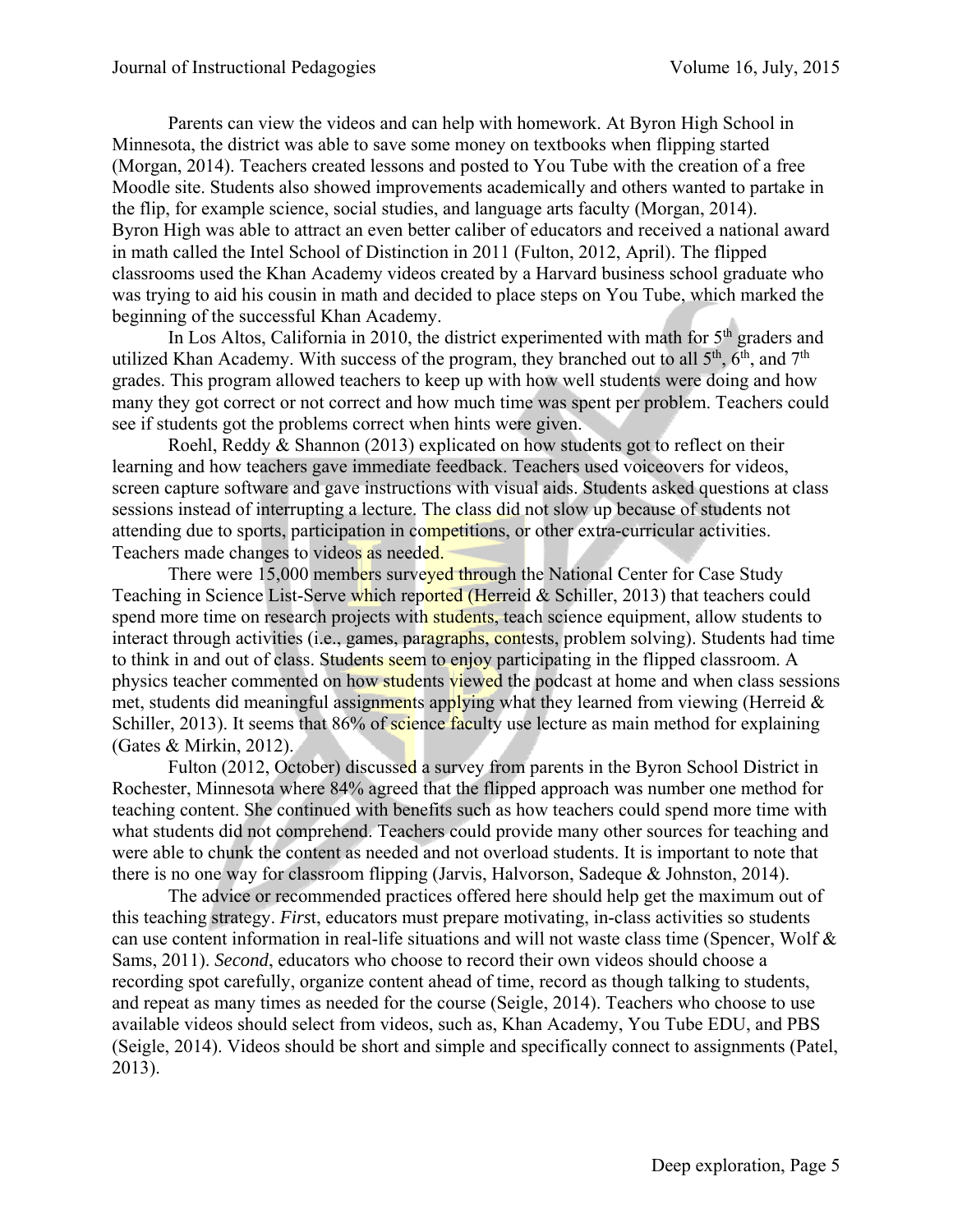*Third*, educators should prepare students for this process by discussing the benefits, making a list of what and why students need to know the content from the video; setting deadlines for students; offering a time for them to watch the video, and preparing worksheets, quizzes, questions to answer after watching the video (Siegle, 2014; Miller, 2012; Ash, 2012). *Fourth*, educators must give feedback that is immediate and on target while figuring out early which steps in the process are working for students (Berrett, 2012).

*Fifth*, flipping does not replace the teacher but the teacher becomes more of a mentor or facilitator who still gets to experience the light bulb moment (Hennick, 2014).Teachers who create their own videos must make time for carrying out the process (McLean & White, 2009). Additionally, do not assume students are comfortable with the technology (McLean & White, 2009). A survey from Harrison Group 2006 (McLean & White, 2009) found that students spent more time downloading music, 85%, videos 10% and podcast and audio texts under 5%. Another important concern is that small schools often do not have the resources or power needed to integrate technologies as larger universities do (McLean & White, 2009).

 Before transitioning to the research studies, it is essential that the criticisms of the method and the pitfalls in implementation are reviewed. Herreid, Schiller, Herreid & Wright (2014) criticize the method when students tend to resist this process and may attend class ill-prepared. This can be averted with the use of short online quizzes or in class quizzes or required assignments tied to information covered from reading or videos from the night before. Another problematic area may be locating quality videos.

In criticizing the implementation of the method, teachers must choose carefully when producing videos (Siegle, 2014). Siegle encouraged the use of Camtasia Studio, Papershow, or ShowMe software programs or apps on the iPad like Educreations and Explain Everything. Teachers should post videos on YouTube, iTunes U or Podcasts (Vodcasting) or management systems like Blackboard or Moodle. Creating classroom videos is extremely time-consuming (Siegle, 2014). Siegle (2014) recommends Jing as the most popular software program. Lectures and videos of no-cost are available on Apple's iTunesU, YouTube, TedTalks and Screencast-omatic website (http://www.screencast-o-matic.com).

Morgan (2014) takes issue with the method when he refers to the flipped method as a high tech method of the lecture unconcerned about how students really learn. Andrew Miller, ASCD Educational Consultant in Virginia, describes it as an old-fashioned approach or a better version of a terrible teaching strategy (the lecture). Khan Academy has encouraged inflated goals too exorbitant to accomplish because the problems of k-12 will not dissipate through digital transactions.

 Talbert (2012) finds fault with the method because he uncovers students' feelings of being alone in learning with a form of cultural shock at this opposite way of participating in a classroom. Instructors must ultimately collect numerous formative activity results to demonstrate student learning and to convince students of their progress. Instructors must diagnose and delineate areas of concern about what students are not learning as well. Handen, McKnight, McKnight & Arfstrom, (2013) digress on to a loss of the most loved, Socratic, in-your-face method of teaching. There is a fear of hiring poor, low-level teachers who would take the positions of the highest paid experienced teachers.

 Some of the criticisms of the implementation are explained here. It is not fair to expect students to view videos for every class every evening. Videos must be short, 5 to 10 minutes for viewing outside of the classroom (Siegle, 2014). Teachers do not possess the skills to make all of the videos needed to teach the content for lessons. Educators will be forced to become more tech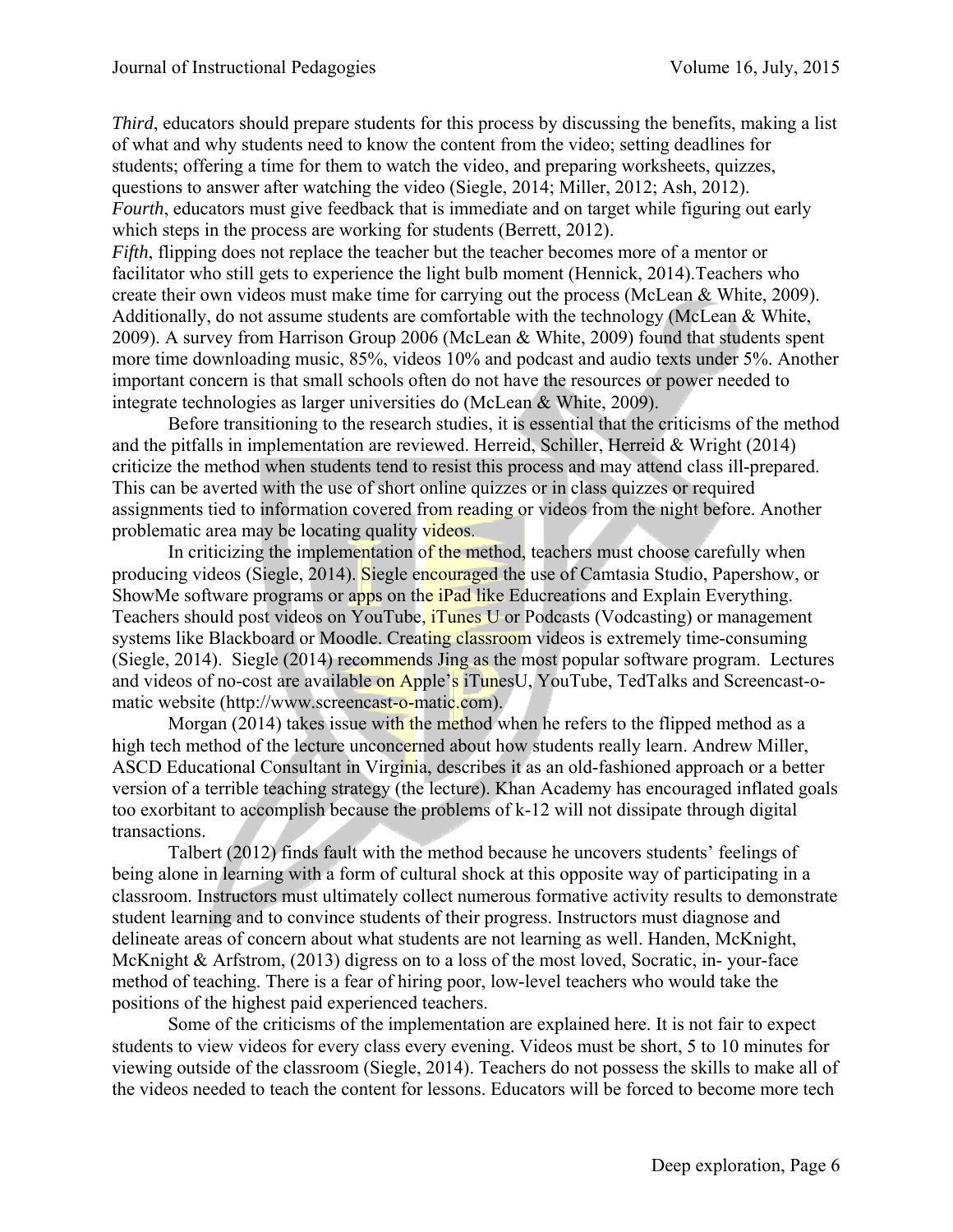savvy than ever before as technology continues to grow (Roehl, Reddy & Shannon, 2013). Bergmann and Sams, the founders, explained (Roehl, Reddy & Shannon, 2013) how they checked students' notes every day from video watching the night before. Each student brought a question to class. They gave students time to adjust to the process and in time, saw improved questions brought to class. There was a change in thinking to a more deeply-fashioned as the school year progressed. There were financial considerations to ponder in the public schools and whether or not if students have the technology outside of school before deciding about this endeavor (Roehl, Reddy & Shannon, 2013).

 Implementation presents problems because the method relies on online materials and will be problematic unless there is a suitable technology infrastructure (Sparks, 2011). This method is still in its early stages, still developing (Sparks, 2011). The top-down implementation (making it a requirement for all) will not work, but teachers who want to flip and believe in flipping will make a difference (Hennick, 2014). Labs may not be open after school for students to work in, but they will need this time. Flipping should be for certain classes. Berrett (2012) reminds us that professors must answer questions at a minute's notice and this means additional preparation/planning time before class.

 Education Next (2013) suggested that the flipped classroom method is problematic since it may only work for upper-income, suburban, or private schools. Parents are expected to provide the technology and it may cause students to get behind. Perhaps this will just highlight the inequities from district to district. It is questionable that the charter schools (KIPP, Rocketship, Alliance, and Summit) that demonstrate success for low-income students are not jumping on board with the flipping trend. This method will not likely result in massive improvements needed in learning in our country. Most students will continue to matriculate in the rectangular school houses that have adapted some form of technology for learning (Education Next, 2013).

Johnson (2013) sums up criticisms in the method with these points: 1.) It frees students from physically attending class. 2.) It is a showdown of division-those who have the technology and those who do not. 3.) It makes the teacher seem pretty much unnecessary. 4.) It does away with a real-life teacher bringing a good in-person lecture.

Now we examine the research available on this method. While there are limited empirical studies on the impact of the flipped approach on learning, there are research reports from teachers on the use of the approach. This section will summarize research from k-12 and higher education.

 In Minnesota, at Byron High School (Fulton, 2012, June-July) the teachers decided to flip the curriculum in the math department. The teachers rewrote lessons, located materials on the internet, and created their own short videos, 10 or 15 minutes that students could watch at home. They saw a mastery from 29.9 percent in 2006 to 73.8 percent in 2011 on Minnesota Comprehensive Assessments and saw a rise on ACT scores from 2006 (21.2 on scale of 36) to 2011 (24.5). The school received the National Blue Ribbon School in 2010 by U.S. Department of Education. They were given the Intel's School of Distinction Award in high school math in September 2011.

 At Clintondale High School in Michigan where majority were inner city kids (Johnson, 2013; Handen, McKnight, McKnight & Arfstrom, 2013), the school decided to flip all of its ninth grade classes in 2010. They saw failure drop close to 33 percentage points and the number of discipline cased went from 736 in 2009 to 249 in 2010 to 187 in 2011-74% drop in two years (Green, 2011). Parental complaints dropped (200 to 7). The school went to a flipped model in fall of 2011.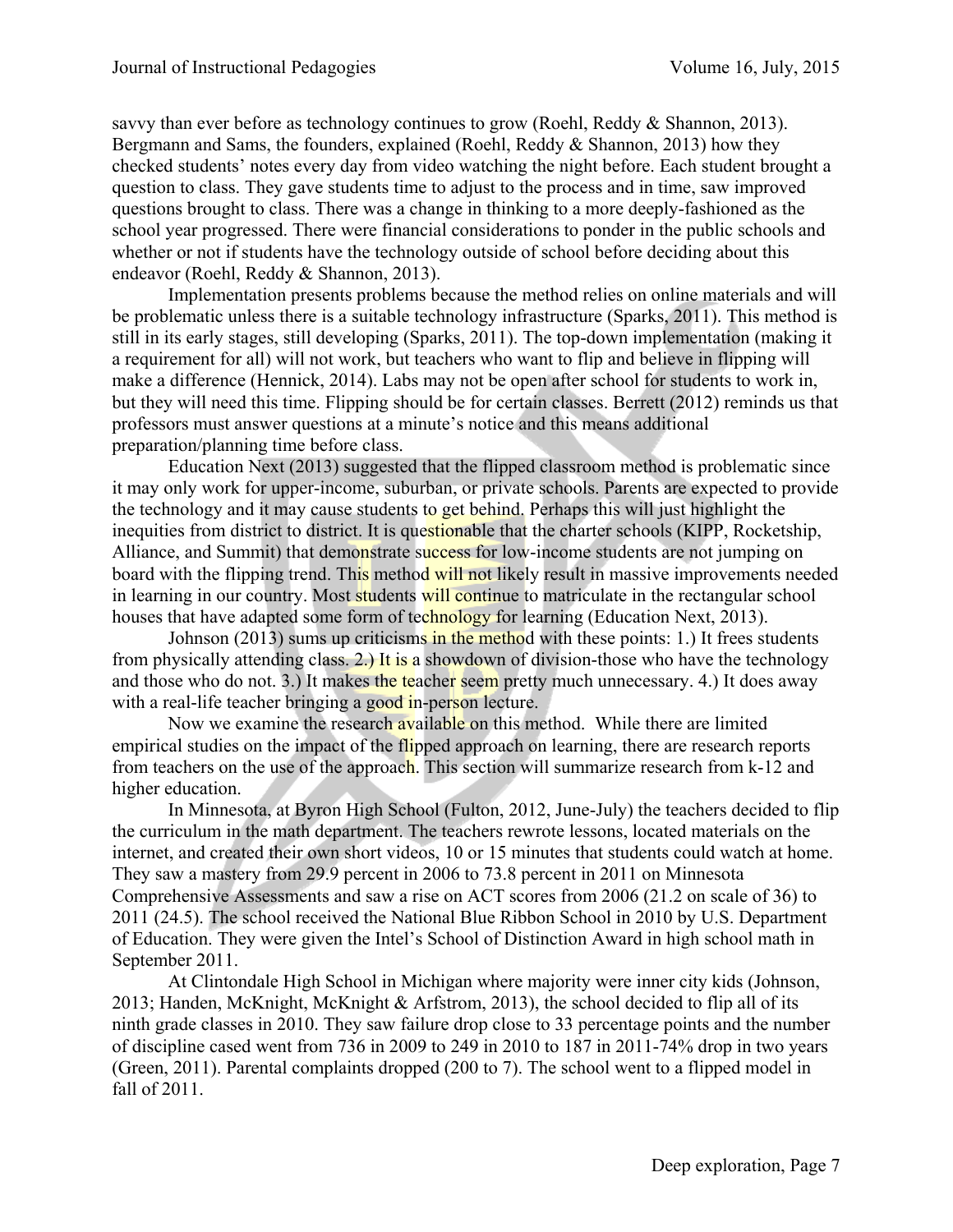Musallam in 2010 wanted to determine the use of screencasts (a video recording of computer screen) as a pre-teaching approach for instructing an AP high school chemistry course. In examining pre-and post-assessments, he saw an increase in performance on assessments (Johnson, 2013).

 Strayer (2012) compared the traditional introductory statistics class to a flipped statistics course through the use of field notes, interview focus groups, and the University Classroom Environment Inventory. The flipped classroom students were less satisfied with the structure of the classroom but became more open to newer approaches to teaching. Leicht, Zappe, Litzinger, and Messner (2012) decided to flip an architectural engineering course of freshmen. The results on the Student Assessment of their Learning Gains (SALG) showed that the flipped class of students outperformed the traditional classes with higher final exam scores and overall success in the class. Comments on the survey revealed more interest in the course, less intimidation of chemistry, and how useful the videos and powerpoints were.

Day and Foley (Bishop & Verleger, 2013) used the flipped approach in a senior-level computer interaction course. In comparing the experimental and control group, the students in the experimental section scored higher on all homework assignments, projects, and tests. At the University of California at Irvine, an introductory biology course used the flipped classroom. The results showed an increase on the average of 21% better on exam questions that were usually taught through traditional lecture. Professors reported (Papadopoulos & Roman, 2010) that students in an electrical engineering class after using the flipped method moved faster and helped their peers with learning. The test scores were well above those in the traditional courses.

#### **Summing Up**

According to Handen, McKnight, McKnight & Arfstron's Whitepaper (2013) there are few quantitative and qualitative studies on the flipped approach but there is research that substantiates student achievement after using the approach. Surveys from principals and superintendents interested in the model as well as positive comments from parents exist. *The flipped classroom: A survey of the research* (2013) authored by Bishop & Verleger concluded that students rate the approach positive but a few students are not happy with the model. It goes on to say that if a quiz is given after viewing videos, prior to the class meeting, it works best. In addition, students like face-to-face teacher lectures but prefer the activity-based class meetings. Also, students want short videos over longer ones. In higher education classes in the United States, Vaughn (2014) examined a number of studies that demonstrated improvements in student engagement, preparation, and achievement for the flipped approach. From participating in the writing of this paper three ideas for future studies were shared. Johnson (2013) shared in his dissertation a lack of studies on student perceptions of the flipped classroom. Jarvis, Halvorson, Sadeque, & Johnson (2014) discussed a need for a guide to best practices, and finally Vaughn (2013) discussed how little is known about the flipped approach and the infrastructure across university campuses.

#### **Closing**

 The flipped approach is not for every class or every teacher. Teachers would benefit from training in how to actively get students involved in the approach. There must be a change in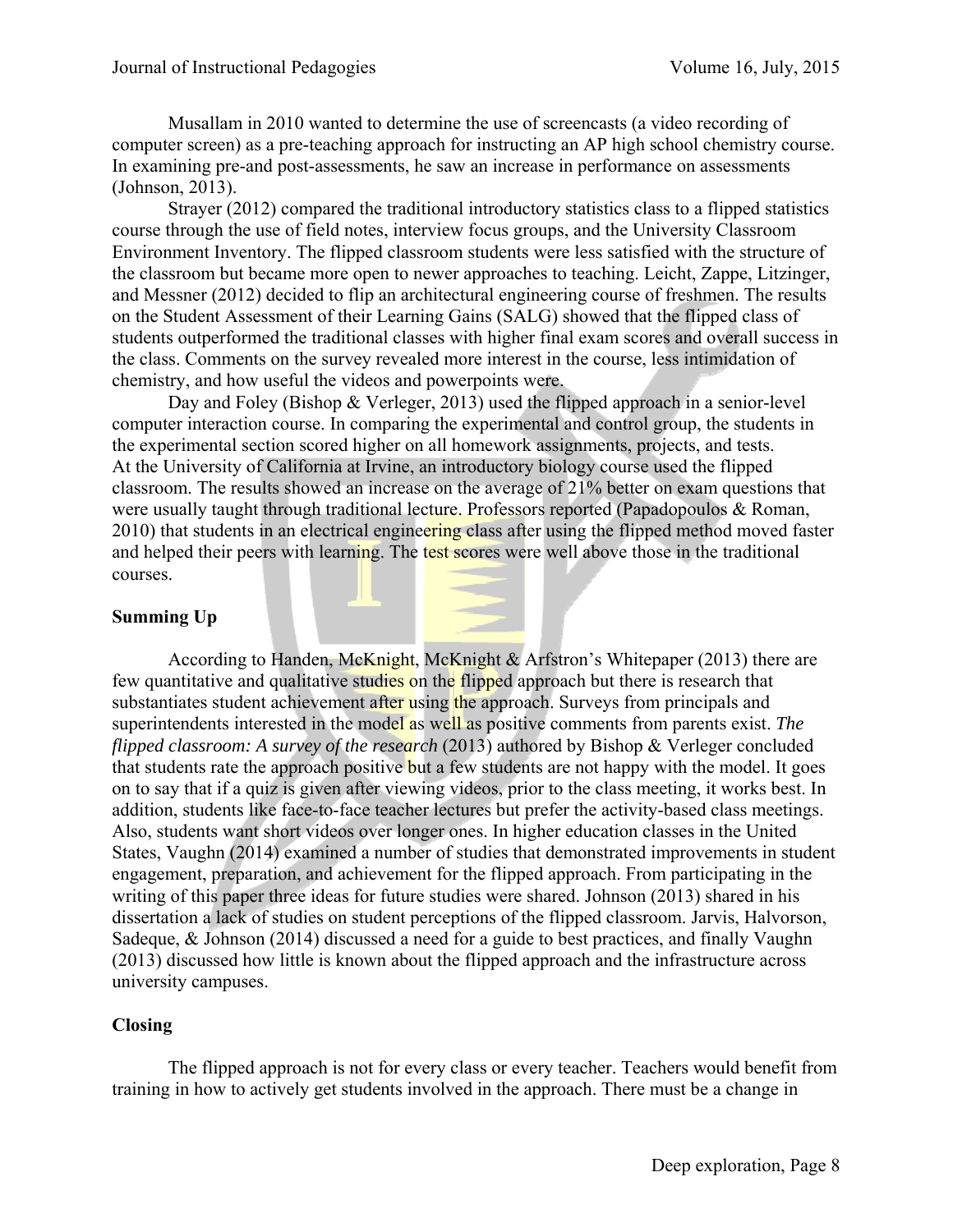thinking if this approach will work for teachers and students. What we can learn from this approach is how powerful active teaching is in the classroom. Trying to encourage students to come to class prepared is not a new battle for teachers because teachers understand the effect prepared students can have on how much can be learned. The most important feature in this approach is still the teacher who understands the learners and has a repertoire of many teaching methods. Bergmann and Sams, the founders, believe that teachers should use the videos they create and offer other sources as alternatives. In this digital age of differentiation, teaching will continue to evolve

## **REFERENCES**

- Ash, K. (2012, August). Educators evaluate flipped classrooms. *Education Week, 32 (2*), 56-58. Retrieved from mobile.edweek.orglc.jsp?cid=25
- Baker, L. M. & Settle, Q. (2013, September). Flipping the classroom and furthering our careers. *NACTA Journal, 57* (3), 75.
- Bennett, B., Kern, J., Gudenrath, A. & McIntosh, P. (2012, May 3). The flipped class revealed. Retrieved from http://www.the daily riff.com/articles/the-flipped-class-what-does-a-go…
- Bergmann, J., Overmeyer, J. & Wilie, B. (2013, July 9). The flipped class: Myths vs. reality. Retrieved from http://www.the daily riff.com/articles/the-flipped-class-conversations-68..
- Bergmann, J. & Sams, A. (2012, April 15). How the flipped classroom is radically transforming learning. Retrieved from http://www.the dailyriff.com/articles/how-the-flippedclassroom-is-radi..
- Berrett, D. (2012, February 19). How flipping the classroom can improve the traditional lecture.*The Chronicle*. Retrieved from http://chronicle.com/articles/How -Flipping-theclassroom/130857/
- Bishop, J. L. & Verleger, M. A. (2013). *The flipped classroom: A survey of the research.* Paperpresented at the 120<sup>th</sup> American Society for Engineering Education Annual Conference and Exposition, Atlanta.
- Chandler, P. D. & Redman, C. (2013, November 3). Teaching teachers for the future: Modelling and exploring immersive personal learning networks. *Australian Educational Computing, 27* (3), 54-62.
- Clark, D. (2007, December 18). 10 reasons to dump lectures. Retrieved from http://donaldclark planb.pot.ca/2007/12/10reasons-to-dump-lectures.html/
- Cohen, S. & Brugar, K. (2013, April). I want that flipping the classroom. *Middle Ground*. Retrieved from

https://mail.google.com/mail/u/o/?ui=2&ik=ed94437a81&view=pt&search

- Education Next (2013, Summer). The transformational potential of flipped classrooms. Retrieved from educationnext.org
- Elets News Network (2014, July 10). Teaching for the future flipping in your classroom with WIZIQ. Retrieved from http://digitallearning.eletsonline.com/2014/07/teaching- for- thefuture-fl..
- Fell, C. (2013, October 13). Flipped classroom courses create same results as traditional classes. Retrieved from http://www.dailynebraskan.com/news/article\_a9366aa8-4l/e-//e3-99e...
- Flumerfelt, S. & Green, G. (2013). Using lean in the flipped classroom for at risk students. *Educational Technology and Society, 16* (1), 356-366.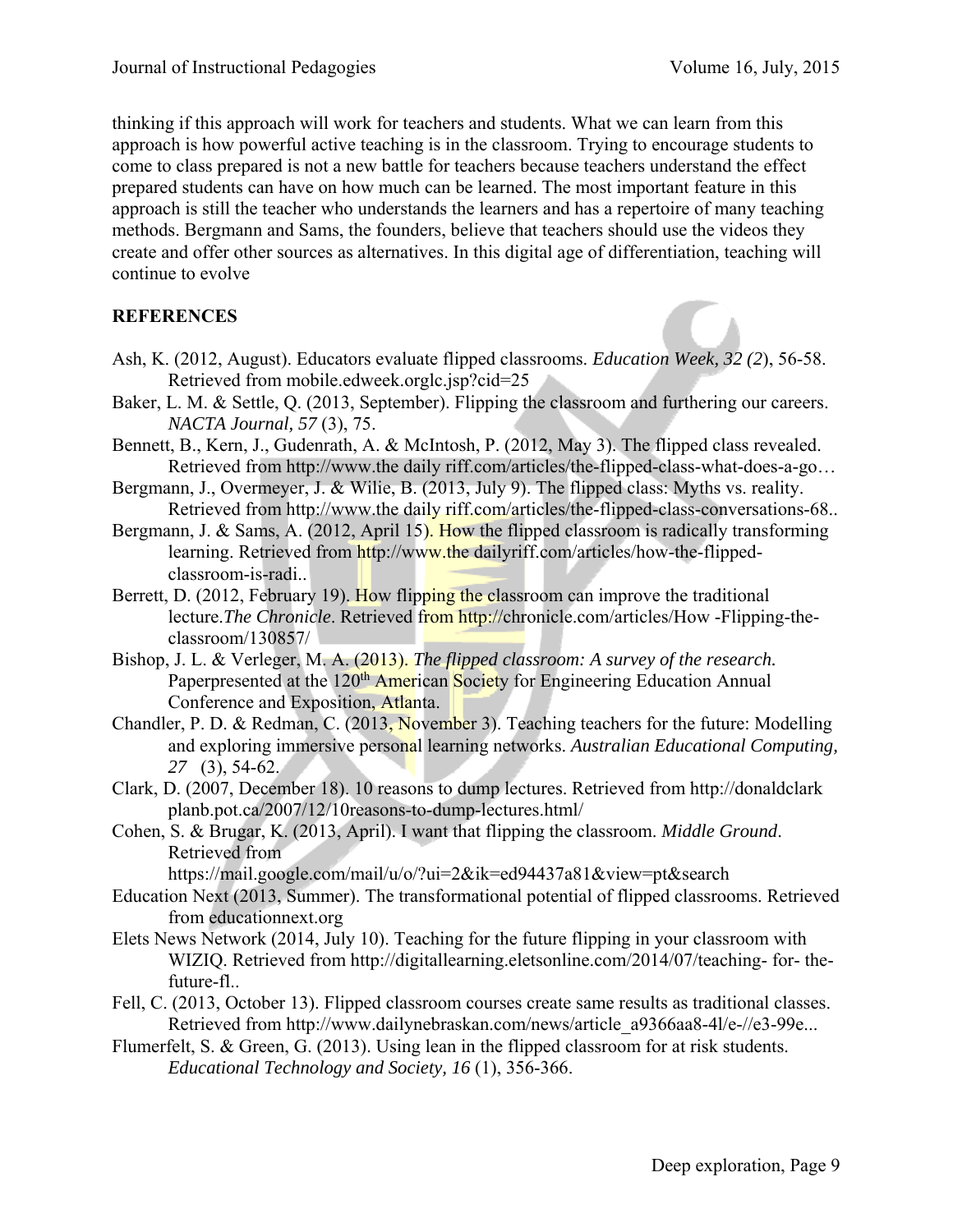- Fulton, K. (2012, April 11). Inside the flipped classroom. The Journal. Retrieved from http://thejournal.com/Articles/2012/04/11/The flipped-classroom.aspx…
- Fulton, K. (2012, October). New styles of instruction: reasons to. *Phi Delta Kappan, 94* (2), 20- 24. Retrieved from pdk.sagepub.com/content/94/2/20.full.pdf html
- Fulton, K. (2012 June-July). Upside down and inside out: Flip your classroom to improvestudent learning*. Learning and Leading with Technology, 39* (8), 12-17. Retrieved from eric.ed.gov/id=ej982840
- Gates, S. J. & Mirkin, C. (2012). Prepare and inspire: K-12 education in science, technology, engineering and math (STEM) education for America's future. *Science.* Retrieved from sciencemag.org
- Green, G. (2011, October 13). Taking a risk on at-risk kids. Retrieved from http://youtu.be/QuiWHLi5ngs
- Handen, N., McKnight, P., McKnight, K. & Arfstrom, K. M. (2013). *A whitepaper based on the literature review titled: A review of flipped learning.* Flipped Learning Network: www.flippedlearning.org
- Hantla, B. (2014, Spring). Flip your classroom: Reach every student in every class every day. *Christian Education Journal, 11* (1), 183-188.
- Hennick, C. (2014, Fall). Flip your classroom. *Scholastic*. Retrieved from http://proxygsuarml.galileousg.edu/login?url=http://search.proquest.com/docview/1613618815? accountid=8366
- Hennick, C. (2014, Spring). Flipped 2.0. *Scholastic*. Retrieved from http://www.scholastic.com/ browse/article.jsp?id=3758360&print=1
- Herreid, C. F. & Schiller, N. A., Herrid, K. F., & Wright, C. B. (2014). A chat with the survey monkey: Case studies and the flipped classroom*. Journal of College Science Teaching*, *44* (1), 75-80.
- Herreid, C. F. & Schiller, N.A. (2013). Case studies and the flipped classroom*. Journal of College Science and Teaching, 42* (5), 62-65.
- Internet Schools Magazine*. It's never too late to flip.* Retrieved from http://www.internetat school.com/articles/editorial/features/Its-neve...
- Jarvis, W., Halvorson, W., Sadeque, S.,  $\&$  Johnston, S. (2014). A large class engagement( LCE) Model based on service-dominant logic (SDL) and flipped classrooms*. Educational Research and Perspectives, 41*, 1-24.
- Johnson, G.B. (2013, January). *Student perceptions of the flipped classroom* (unpublished master's thesis). University of British Columbia, Okanagar.
- Kim, M. K., Kim, S. M., Khera, O. & Getman, J. (2014). The experience of three flipped classrooms in an urban university: An exploration of design principles. *Internet and Higher Education, 22*, 37-50.
- Leicht, R., Zappe, S., Litzinger, T., & Messner, J. (2012). Employing the classroom flip to move lecture out of the classroom. *Journal of Applications and Practices in Engineering Education*, *3* (1), 19-31.
- Mazur, E. (2012). Peer instruction. Retrieved from http://mazur.harvard.edu/research/ detailspage.php?rowid=8
- Mclean, D. & White, E. R. (2009, June). Two approaches to podcasting use in the classroom.  *Merlot Journal of Online Teaching and Learning, 5*, (2), 336-347.
- McMahon, M., & Pospisil, R. (2005). Laptops for a digital lifestyle: Millennial students and wireless mobile technologies. *Proceedings of the Australasian Society for Computers in*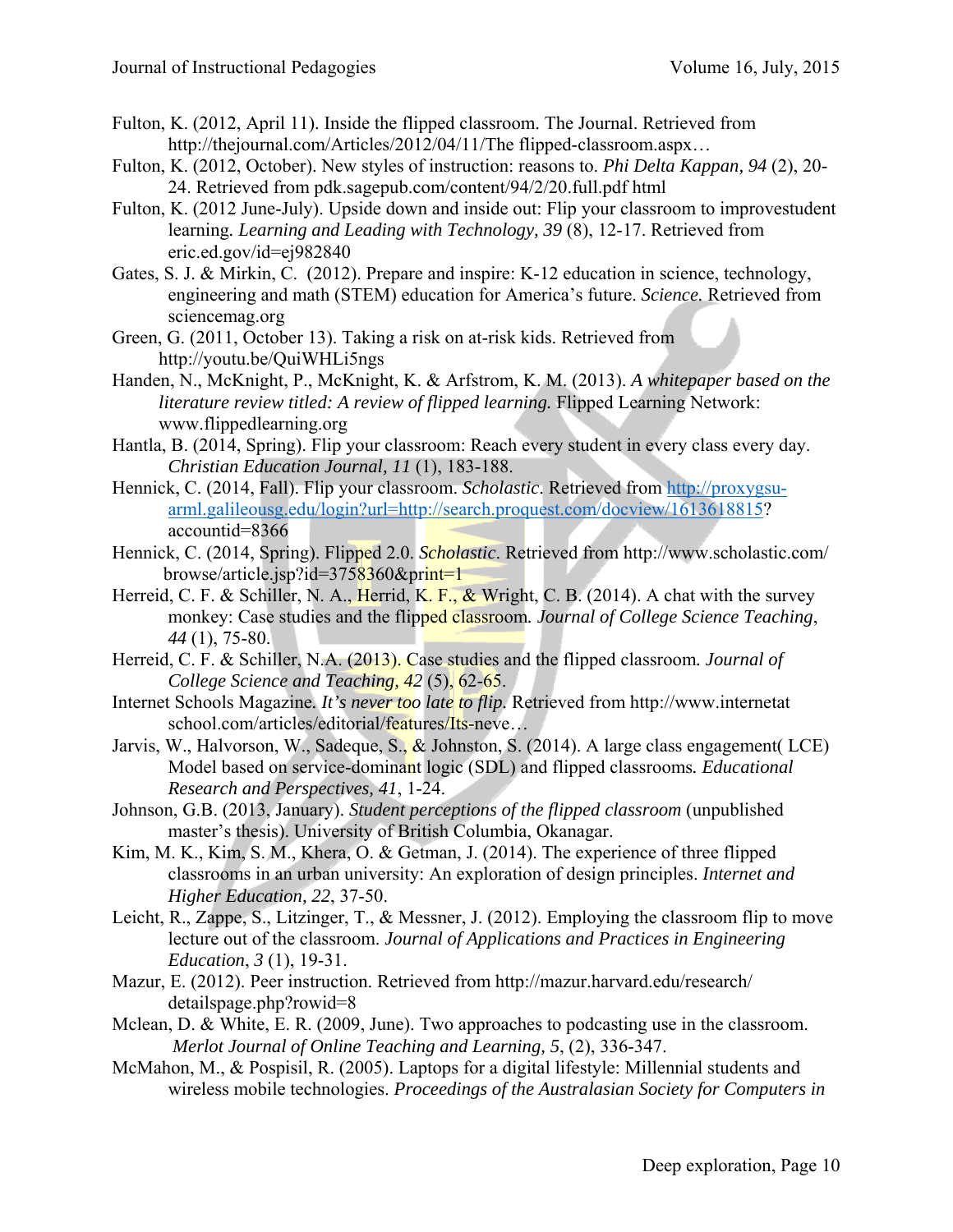*Learning in Tertiary Education*, 421-431.

- Miller, A. (2012, February 24). Five best practices for the flipped classroom. Retrieved from http://www.edutopia.org/blog/flipped-classroom-best-practices-andre..
- Morgan, H. (2014, April 15). Focus on technology: Flip your classroom to increase academic achievement. *Childhood Education,* 90 (3), 239-241.
- Musallam, R. (2012). Explore flip apply: Theoretical framework cycle of learning. Retrieved from http://www.cycles of learning.com/files/category-explore-flip-apply.php
- Novella, J.M. (2012, Summer). Using technology in the classroom: An interview with Pam Varnardo. *Delta Kappa Gamma Bulletin,* 78 (4).
- Papadapoulos, C. & Roman, A. S. (2010). Implementing an inverted classroom model in engineering statistics: Initial results. American Society for Engineering Statistics*. Proceedings of the 40<sup>th</sup> ASEE/IEEE Frontiers in Education Conference*, Washington, DC.
- Patel, P. (2013, October). An experiment in flipping: Lack of time for hands-on learning prompted a classroom flip, 1-4. Retrieved from http://www. amle.org/browseby /topic/whatsnew/wndet/TabId?270/a
- Pilgrim, J., Bledsoe, C. & Reily, S. (2012, Summer). New technologies in the classroom. *Delta Kappa Bulletin*, 16-21.
- Prensky. M. (2001). Digital natives, digital immigrants. *On the Horizons, 9* (5), 1-6.
- Prensky, M. (2010). *Teaching digital natives: Partnering for real learning*. Newburg Park, CA: Corwin.
- Prensky, M. (2008). Turning on the lights. *Educational Leadership, 65* (6), 40-45.
- Roehl, A., Reddy, L. S. & Shannon, G. J. (2013). The flipped classroom: An opportunity to engage millennial students through active learning strategies. *Journal of Family and Consumer Sciences, 105,* (2), 44-49.
- Sams, A. (2011). The flipped class: Shedding light on the confusion, critique, and hype. Retrieved from http://www.the dailyriff.com/articles/the-flipped-class-shedding-light-on..
- Shimamoto, D. N. (2012, April 17). *Implementing a flipped classroom: An instructional module*  Paper presented at the Technology Colleges and Community Worldwide Online Conference. Retrieved from scholarspace.manoa.hawaii.edu
- Siegle, D. (2014). Technology: Differentiating instruction by flipping the classroom. *Gifted Child Today, 37* (1), 51-55.
- Sparks, S. D. (2011, September 27). Lectures and homework in schools following Khan Academy lead. Retrieved from edweek.org
- Spencer, D., Wolf, D. & Sams, A. (2011, June 24). Are you ready to flip? Retrieved from http://www.thedailyriff.com/articles/are-you-ready-to-flip-691.php
- Strayer, J. F. (2012). How learning in an inverted classroom influences cooperation, innovation and task orientation. *Learning Environment Research, 15*, 171-193 doi10.1007/s10984- 01z-9108-4
- Talbert, R. (2012). Inverted classroom. *Colleagues, 9* (1), 1-2. Retrieved from scholarworks@GVSU
- U.S. Department of Education, National Center for Education Statistics. (2011). Teachers' use of educational technology in U.S. public schools:2009. Retrieved from http://nces.ed.gov/pubsearch/pubsinfo.asp/pubid=2010040
- Vaughn, M. (2014). Flipping the learning: An investigation into the use of the flipped classroom model in an introductory teaching course. *Educational Research and Perspectives, 41*, 25- 41.